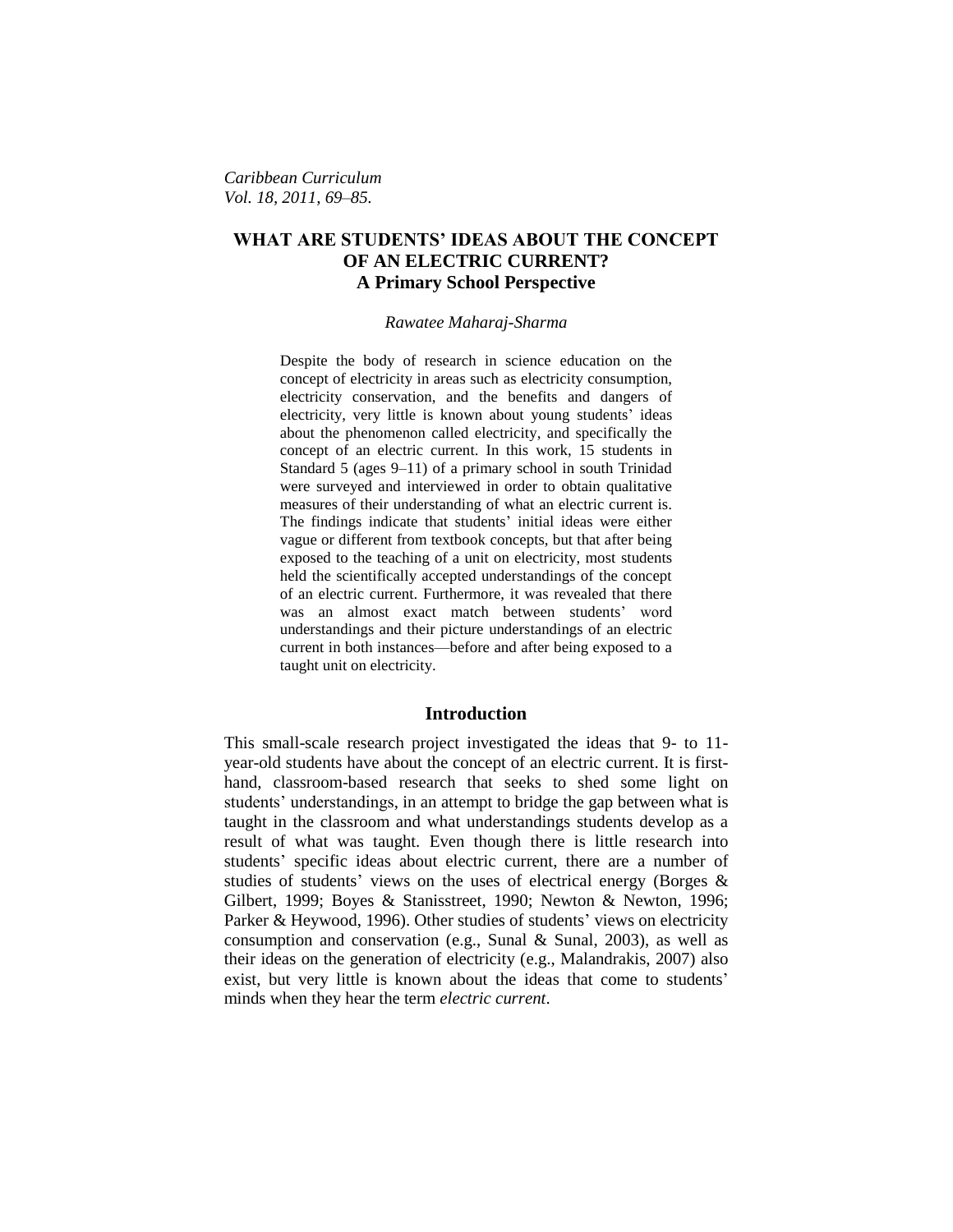Anecdotal evidence suggests that many practising primary school teachers in Trinidad and Tobago consider electricity to be one of the most difficult topics for students to grasp when delivering the primary science syllabus. Such anecdotal evidence further reveals that many primary school science teachers deliver science instruction mainly through rote methods, with hands-on, interactive science learning being an "occasional occurrence." Thus far, there has been no explorative survey done to reveal what conceptions students hold with respect to the concept of an electric current, either before being exposed to the topic in a formal classroom setting or after the topic has been formally taught to them in the classroom. This is the primary rationale for this work.

The overarching goal of this work is to identify students' (in the 9–11 year age group) ideas about what an electric current is. Three research questions guided the approach adopted in this work:

- *1. What are students' word understandings of the term electric current before and after a unit on electricity?*
- *2. What are students' picture understandings of the term electric current before and after a unit on electricity?*
- 3. *What relationship/s exists/exist between students' word understandings and their picture understandings of the term electric current before and after a unit on electricity?*

This work has been conceptualized in the local context as a small step aimed at revealing what kinds of conceptions a class of Standard 5 Trinidadian students have concerning the concept of electric current before and after instruction. As outlined in the primary school science syllabus document, students at the Standard 5 level are expected to be exposed to the following concepts: current flow under various conditions, electrical conductors and insulators, circuit components, simple series and parallel circuits, and simple applications of electrical circuits in the home. This content builds on students' knowledge of energy, and specifically electrical energy, which they would have been exposed to at the earlier levels in primary school, namely, Standards 1 and 3.

This work is significant in that the findings will add to the existing body of literature, in the local context, on students' ideas and understandings of scientific terms; but, more specifically, it aims to show how it is possible to achieve conceptual change among students when they are taught complex science topics about which they may already have some informal ideas. Furthermore, this work may serve to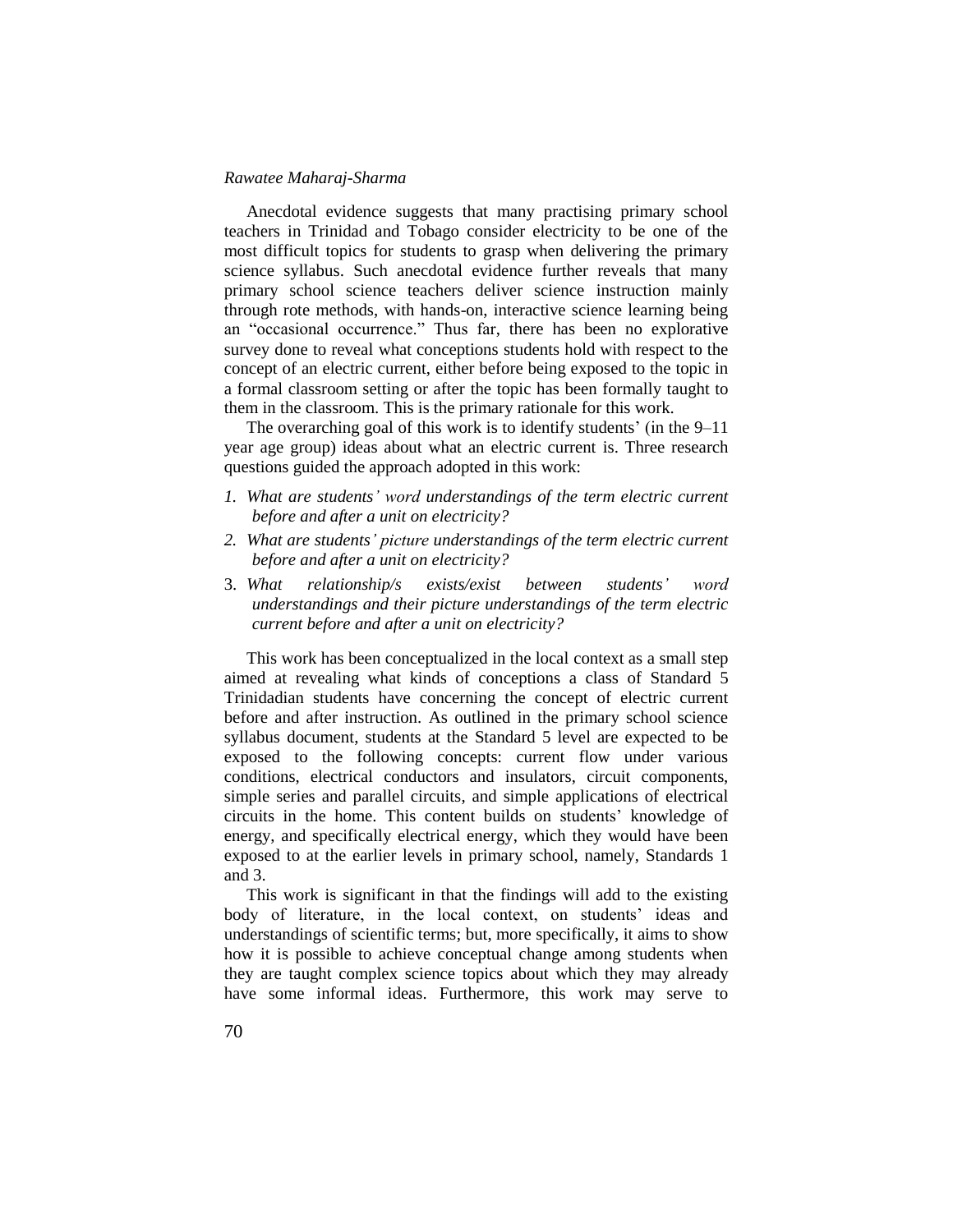encourage primary school teachers involved in science teaching to explore, in creative ways, the perceptions of their own students, not only about electricity and electric current, but also about other science terms and concepts as well.

#### **Literature Survey**

Conceptual change is an idea that has been widely discussed in many published works and, in general, the literature speaks to four views of conceptual change:

- 1. The view of conceptual change as a process that enables students to synthesize models in their minds, beginning with their existing explanatory frameworks (Vosniadou, 2002).
- 2. Chi and Roscoe (2002) describe conceptual change as repair of misconceptions.
- 3. diSessa (2002) suggests that it is the reorganization of diverse kinds of knowledge into complex systems in students' minds.
- 4. Ivarsson, Schoultz, and Saljo (2002) argue that conceptual change is the appropriation of intellectual tools.

In the current work, students would have been exposed to some ideas and understandings about electric current, and though these may have come from informal settings in most instances, in some cases, their existing ideas may have been formulated from classroom experiences at the lower levels of their primary schooling. In this context, therefore, any conceptual change arising from this work, incidental or otherwise, would resonate with the view expressed by Vosniadou (2002).

In respect of the topic of electricity, and specifically electric current, Etheredge and Rudnitsky (2003) suggest that electric current can be a difficult concept to teach at the primary level, and that while most students have heard the term before, they really know very little about the concept itself. Newton and Newton (1996) and Malandrakis (2007) suggest that many students think of electric current flow in five distinct ways or models, and that the "single wire" model is the model most easily retained by young students after the teaching/learning instruction. Kibble (1999), in an activity involving young children aged 7-11, found that children in this age group had a wide variety of picture understandings of the terms electricity and electric current, and that when exposed to practical, hands-on classroom activities many students exited the learning experience with the scientifically acceptable understandings. He reported further, that for students who were exposed to the same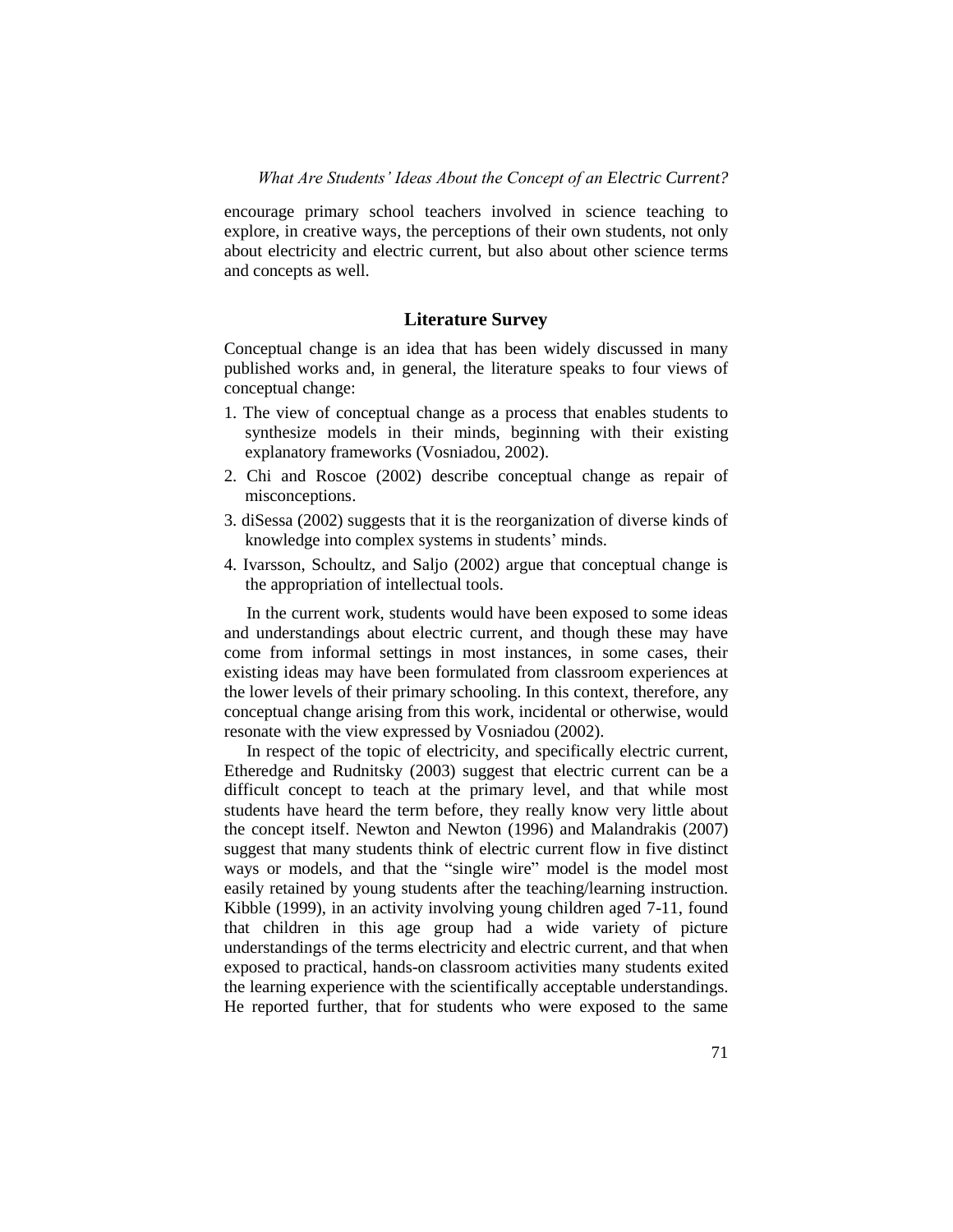content of learning but whose learning occurred in the traditional paradigm—through rote methods such as teacher telling and notetaking—only few exited the learning experience with the scientifically acceptable understandings. In agreement with this finding, Dunbar (2000) suggests that when students are provided with learning opportunities that allow them to act like real scientists, and when they are encouraged by teachers to think like scientists, they become more immersed in the classroom learning and that the likelihood of developing scientific misconceptions is greatly reduced.

All these findings seem to suggest that students' prior knowledge/ideas/concepts must be invoked in new classroom experiences; experiences that involve the use of dynamic and evolving contemporary teaching/learning strategies to enable students to make conceptual changes and/or to develop new ideas about a topic. In the current work, the class teacher made conscious efforts to enact classroom instruction as prescribed by Dunbar (2000), and developed classroom activities that facilitated the view of conceptual change articulated by Vosniadou (2002) to ensure that science learning in this exercise occurred through meaningful engagement of the learner in relevant wellstructured, hands-on activities and group collaboration.

### **Methodology**

In Trinidad and Tobago, all primary schools follow the same science syllabus, and there are recommended textbooks, with accompanying workbooks, which the Ministry of Education suggests that teachers use in the delivery of science instruction. Science is a formal subject at all levels of the primary curriculum. While the dominant method of teaching advocated for primary science is the activity-centred approach, many teachers do not readily adopt this approach in their classroom (Maharaj-Sharma, 2008). In the specific case of this study, the class teacher was familiar with Dunbar's (2000) approach, and indicated that during the previous two years she had made deliberate efforts to adopt this prescribed method of instruction in her teaching. No specific random or purposive selection was employed to select the teacher to participate in this study; it was a case of the class teacher volunteering to engage in the study because of an interest she shared with the researcher about wanting to find out more about students' ideas about the concept of electric current.

A Standard 5 class (ages 9–11) with 15 students of mixed socioeconomic backgrounds and mixed academic abilities (9 girls and 6 boys)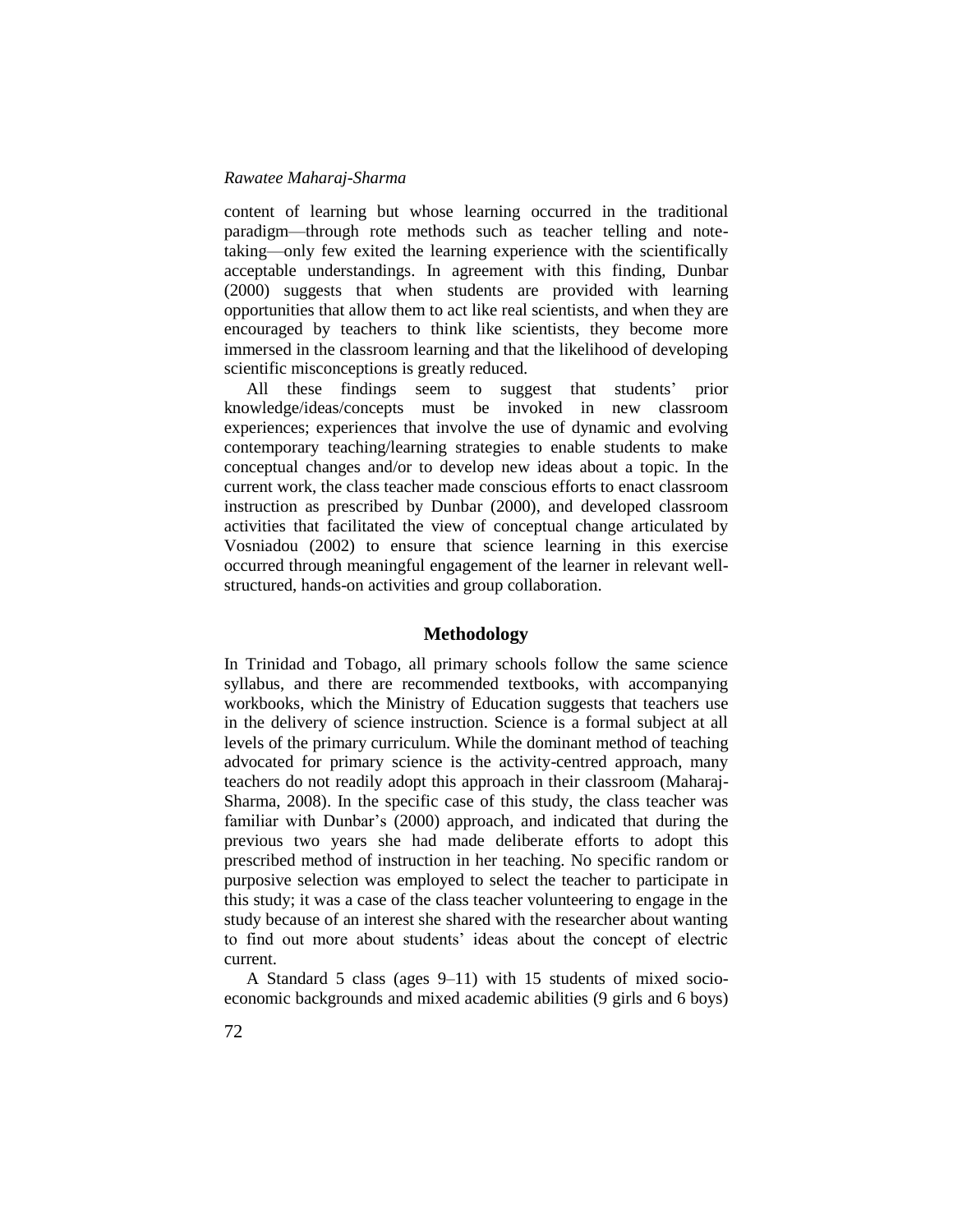#### *What Are Students' Ideas About the Concept of an Electric Current?*

in an ordinary primary school in southern Trinidad was studied. The aim was to obtain qualitative data on students' ideas. The researcher accepts that the sample used to derive the information was small but, as far as the researcher knows, little research is available on this specific topic.

One week before the class was taught the unit on electricity, the researcher spent five minutes with each student asking them to say/explain what words or ideas came to their mind when they heard the term electric current. Additionally, in this first intervention phase, the students were asked to sketch a picture to reflect the idea/s that came to their minds when they thought about what an electric current might be.

Following this first intervention phase, students were engaged for a period of six weeks, during which time the unit on electricity (as outlined on the syllabus document for their level) was taught to them by their class teacher. The general objectives of the unit were that at the end of the unit, students should be able to:

- 1. appreciate the role of electric currents in their daily lives;
- 2. distinguish between electrical conductors and electrical insulators;
- 3. appreciate the concept of mobile charges;
- 4. identify various electrical components;
- 5. use electrical components to assemble simple circuits;
- 6. understand the difference between series and parallel circuits; and
- 7. make decisions on the type of circuits to be used in simple applications.

The unit consisted of 12 lessons, each focusing on an aspect of electricity and delivered in sequence, as indicated below:

- **Lesson 1 – Introduction to electricity.** This lesson proceeded by way of a whole-group discussion in which a number of teacherselected pictures and models were used.
- **Lesson 2 – Electrical conductors and electrical insulators**. Students interacted with text stimulus in conjunction with common everyday objects to classify a range of objects into electrical conductors and electrical insulators.
- **Lesson 3 – Structure of electrical conductors**. Students were exposed to a video which showed in simple form the metallic bonding (free electrons) characteristic of electric conductors. A follow-up activity provided students with the opportunity to demonstrate understandings gleaned from the video through word explanations and drawings.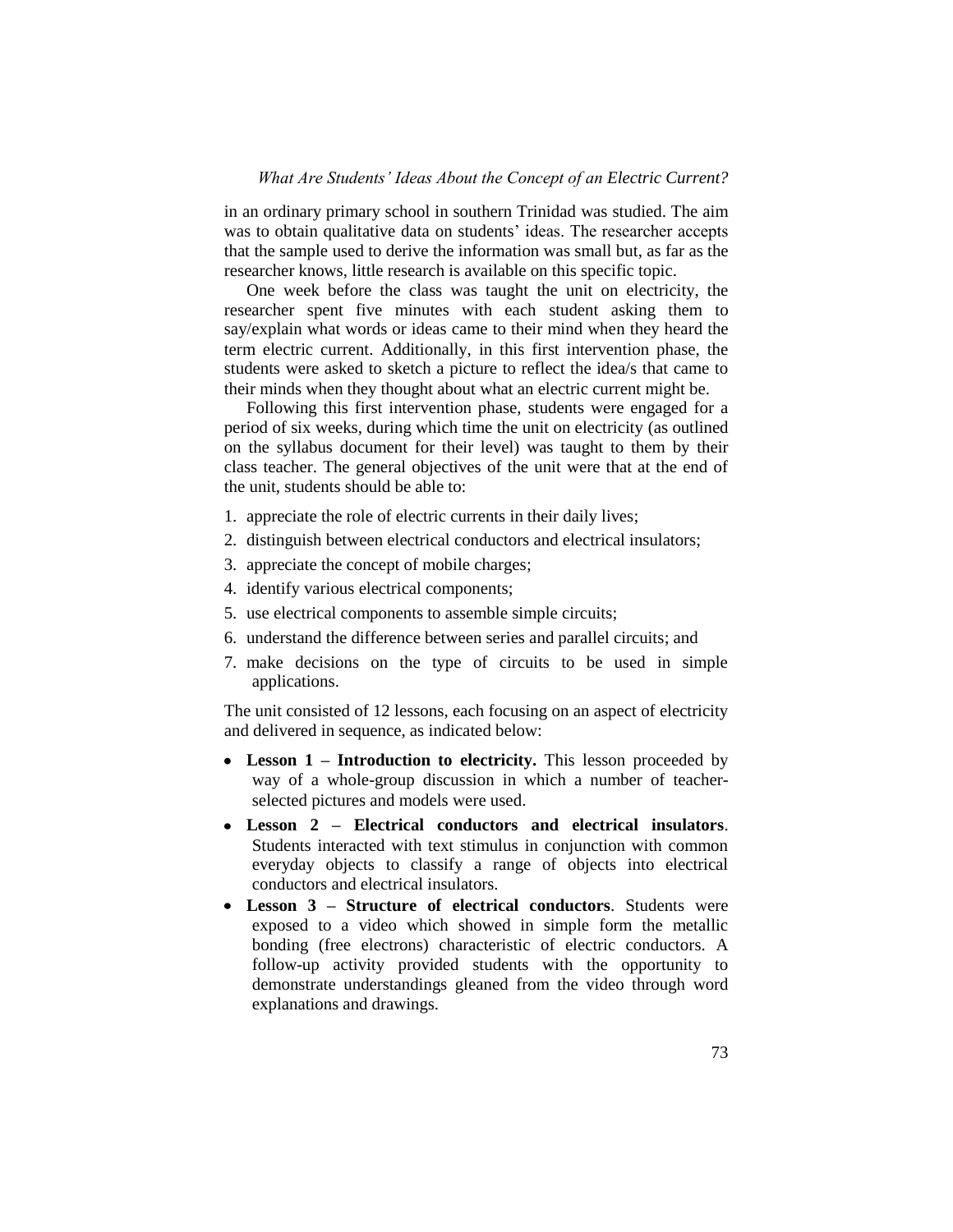- **Lesson 4 – Mobile charges**. Selected age-appropriate, computersimulated video clips were used to explain this concept. These were complemented by related hands-on activities, which involved putting together models (by following instructional steps) to represent the movement/drifting of charges. Students subsequently interacted directly with the models in activities that allowed them to handle and manipulate a number of different configurations to aid in the development of their understanding of the nature and behaviour of mobile charges.
- $\bullet$ **Lesson 5 – Circuit components**. In this lesson, students were exposed to a range of simple circuit components through hands-on interaction with the components. In jigsaw group activity they explored the functions of the components. Each group was given a different set of components and short descriptions of each component, and was asked to read the descriptions (which included the component name and its function) and to match the components to their respective descriptions. The groups then came together and each group taught the other groups about the components they learnt about using the actual examples and the descriptions.
- **Lesson 6 – More circuit components**. This lesson proceeded in a manner similar to Lesson 5.
- **Lesson 7 – Introduction to circuits**. The closed-loop idea of a circuit and the complete flow of charges were explored in this lesson through a number of student-aided demonstrations.
- **Lesson 8 – Building circuits**. This lesson built on Lesson 7, but here students worked in small groups to build their own circuits and to explain how they worked.
- **Lesson 9 – Series Circuits**. The particular arrangement of components in a series circuit was explored in this lesson, and students worked with the various components to explore the advantages and disadvantages of series circuits.
- **Lesson 10 – Parallel circuits**. This lesson followed the same format as Lesson 9, but with the focus on parallel circuits.
- **Lesson 11 – The switch**. In this lesson, students were exposed to the specific function of the switch in electrical circuits. They explored these functions by engaging in problem detection and corrective suggestions for a number of prewired circuits.
- **Lesson 12 – How my circuit works**. In this lesson, each student built his/her own circuit using components provided and explained how the circuit worked.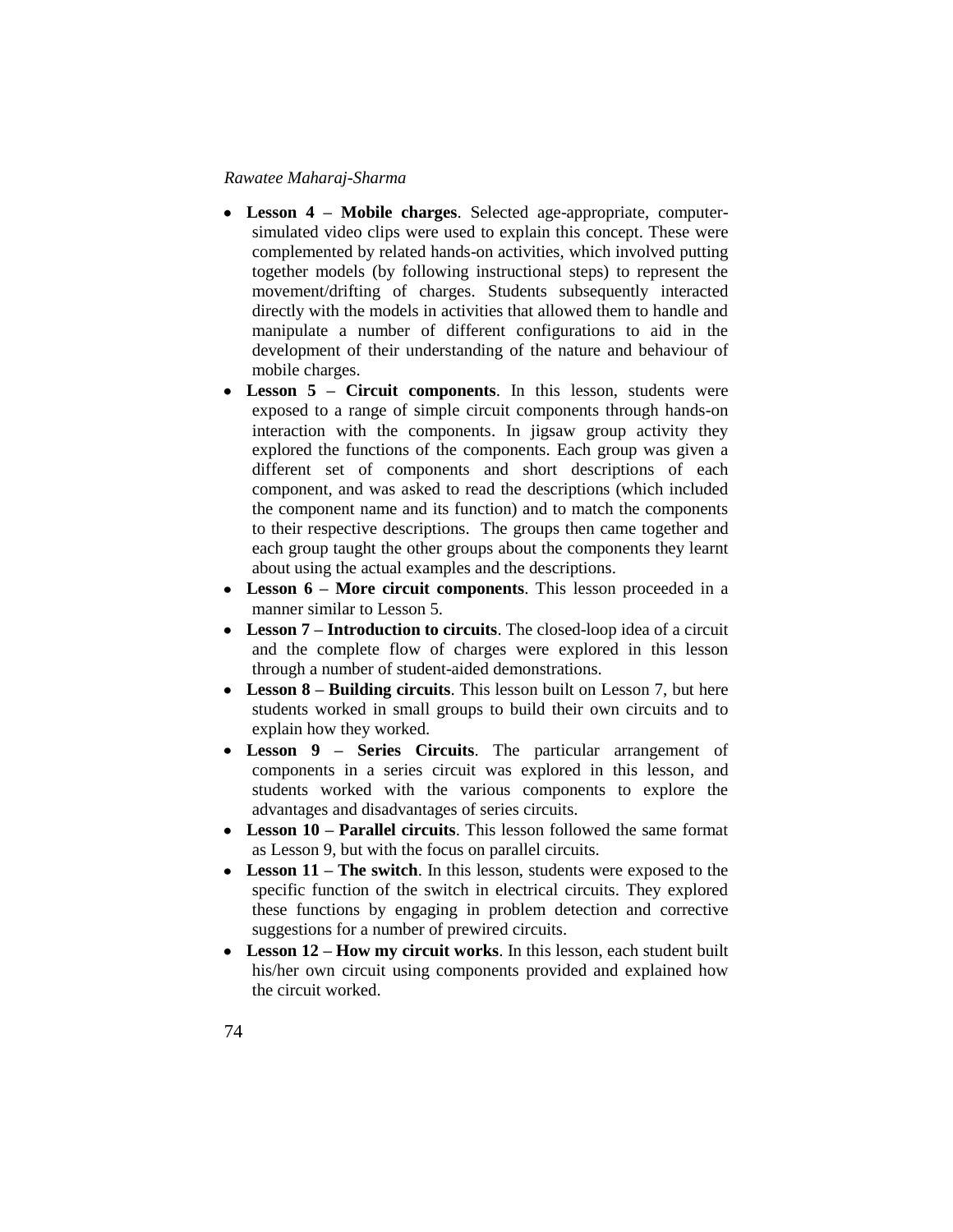In all instances where classroom discussion occurred, the teacher used students' prior knowledge and understandings either to initiate the discussions or to clarify stated misconceptions; this approach that Vosniadou (2002) advocates can facilitate conceptual change in students' minds. Throughout the unit the teacher used structured group work, which involved activities that included pictures, diagrams, and models. The activities encouraged students to do drawings of various concepts covered in the unit of work. An example of one such activity is shown in Appendix A.

Personal interviews, each one lasting about 10 minutes, were conducted with all the students two weeks after the unit on electricity was taught to them. The Interview-About-Instance (IAI) protocol was adopted and suitably adapted, in terms of length and focus (Gilbert, Watts, & Osborne, 1985) for this work.

#### **Data Collection**

### *Phase I – Word and picture understandings before a unit on electricity*

In this phase, the researcher conducted short interviews, lasting no more than 5 minutes, with each student, to identify their ideas about the concept of an electric current. Most of the students had a fair command of the English language and were able to write words or phrases to reflect their ideas. In the two cases where spelling was a challenge for the students, they were able to explain verbally their understandings of an electric current. To maintain the authenticity of the process, the sessions were audiotaped. In all instances, students were asked to represent their picture understandings of an electric current by drawing (on paper). Students completed the drawing exercise with great ease and comfort, even those students who had difficulty with spelling. For the researcher, this activity revealed that their spatial intelligence (Gardner, 2006) was acutely developed. The class teacher subsequently verified that the students participated in many drawing activities in everyday classroom activities and that they were familiar with the skill. These drawings were done on standard letter size sheets of paper.

#### *Phase II – Teaching the unit on electricity*

The researcher was invited to sit as an observer in the classroom during the teaching of the unit on electricity. There was good collaboration between the researcher and the classroom teacher to facilitate the process, but no collaboration occurred on the content delivered in the unit or the pedagogical tools used in the delivery.<sup>2</sup> The lessons included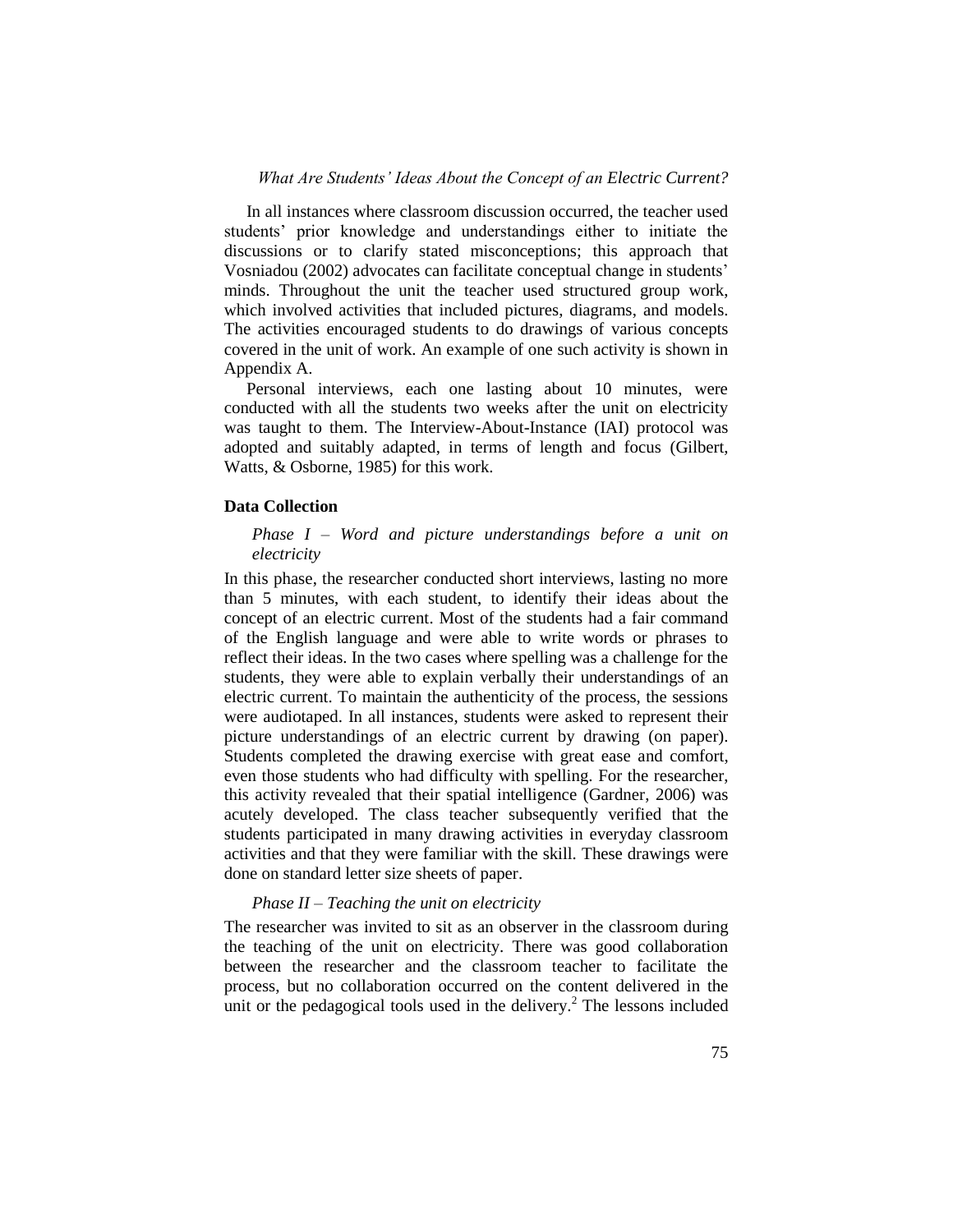the use of many colourful pictures and many group and hands-on activities, which provided students with the opportunity to speak about what they were learning and to explain what understandings they were developing as the lessons progressed. To a large extent, opportunity was provided for all students to draw pictures and sketches of several ideas in the unit. In both instances—word understandings and picture understandings—any misconceptions observed/detected in the students' work were clarified by the class teacher through the use of further explanations, additional pictures, and/or practical demonstrations.

*Phase III – Word and picture understandings after a unit on electricity*

Two weeks after being exposed to the unit on electricity, the students were interviewed by the researcher. To reveal their word understandings, they were asked the same sequence of questions as in Phase I. Again, the interviews were audiotaped. Picture understandings, too, were captured in a similar manner as described in Phase I.

#### **Data Analysis**

Data from the interviews before and after exposure to the unit on electricity were transcribed, reviewed, coded, and labelled to reveal the main ideas students attempted to communicate. Students' transcriptions and their accompanying drawings were individually reviewed, repeatedly, to determine, in the first instance, the degree of congruence between their word explanations and their drawings; and, secondly, to attach appropriate labels reflective of the ideas expressed by the students. Some labels emerged naturally from the students' responses while others had to be inferred from the data. The class teacher, who had critical tacit knowledge of her students, was invited to be part of the analytical process to ensure that students' words, phrases, and statements, as well as their drawings/sketches, were accurately captured. The initial labels were reviewed and similar/related ones were collapsed and replaced by broader labels to facilitate the extraction of meaning and messaging from the data. Extreme care, through detailed collaboration with the class teacher, was taken to guard against researcher subjectivity and to maximize objectivity in the data analysis procedure.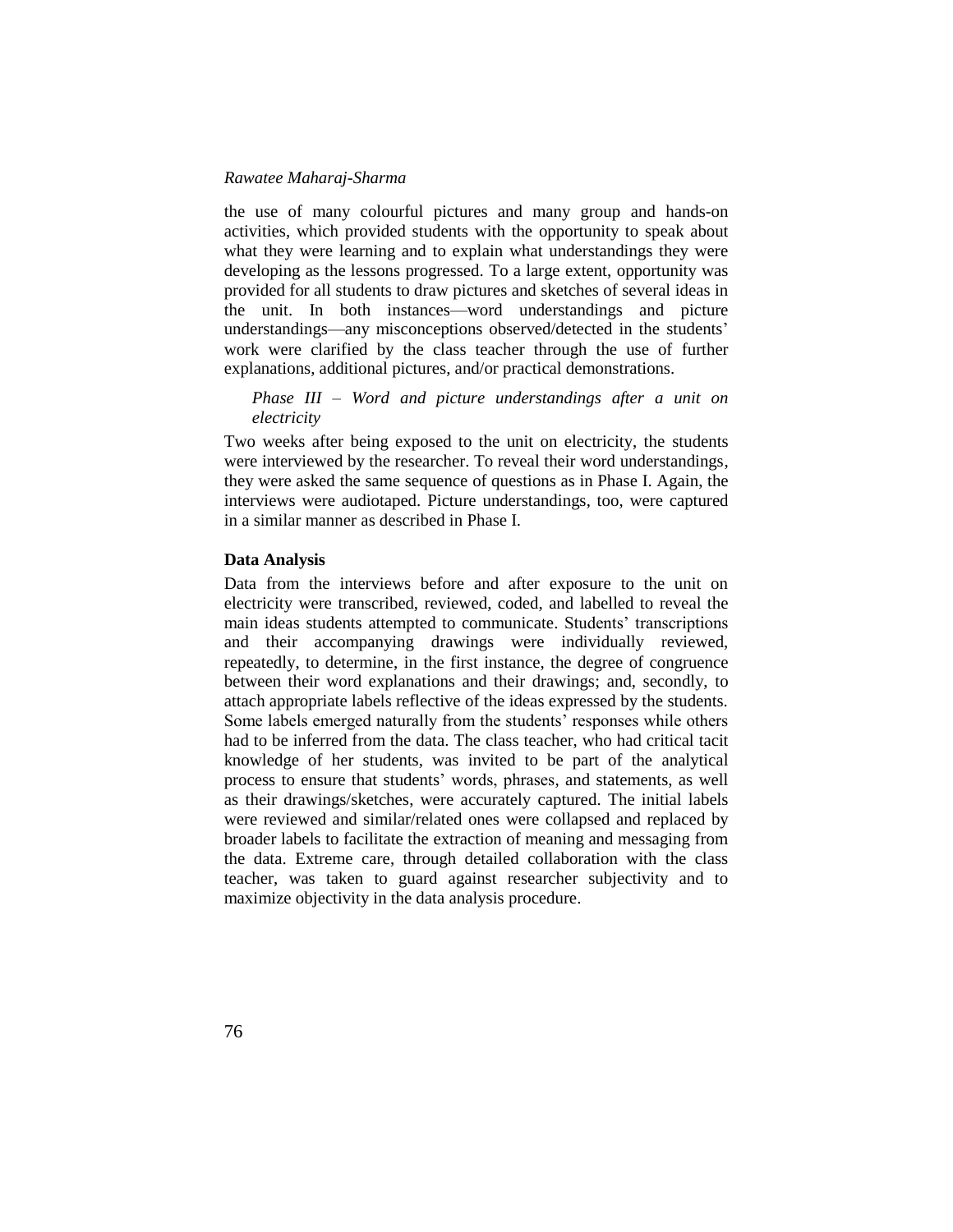### **Results and Findings**

The variety of responses given by the students **before** being exposed to the unit on electricity included ideas of an electric current being a light bulb, an electrical spark, and being related to a plug in the wall and to electrical transmission lines. Some students appeared to have linked the term electric current to its homophone "currant" to mean the fruit – black currants. This was revealed from their picture representations.

After exposure to the unit on electricity, when asked to draw what came to mind when they heard the term electric current (Phase III of the study), all but two of the students drew representations similar to those they had met during the unit. In each case, the teacher insisted that students articulate their word understandings of an electric current, each using their respective diagrams, in an attempt to gauge the extent to which their word explanations, and hence their conceptual understandings, were congruent with the drawings they presented. Even if there were cases of students simply reproducing the drawings provided by the teacher, the degree of conceptual understanding they had developed from the unit could be gleaned from their word explanations. In fact, students' responses, both word explanations and drawings, were sufficiently consistent to infer that most students exited this learning with explanations of their idea of an electric current consistent with the "single wire" model.

The word and picture understandings obtained from students **before**  and **after** exposure to the unit on electricity were scanned, resized, and tabulated, and are presented in Appendix B. Some examples of their actual sketches are presented in Appendix C.

At the Standard 5 level, the science syllabus document identifies, among other concepts, an electric current—a flow of charges in a complete loop—as the content knowledge students should have at the end of the unit on electricity. The suggested teaching strategy includes a teacher demonstration of a simple circuit consisting of a battery, pieces of wire, and a bulb to emphasize the idea of a complete loop. The syllabus document suggests further that this demonstration should be complemented with teacher explanations and the use of suitable pictures that teachers ought to source to show the "movement of charges."

As can be seen from the illustrations in Appendix B, **before** exposure to the unit on electricity, there was congruence between students' word understandings and their picture understandings, that is, whatever ideas they had about an electric current (even if these were scientifically unsound) **before** the classroom learning were consistent in terms of their word and picture understandings.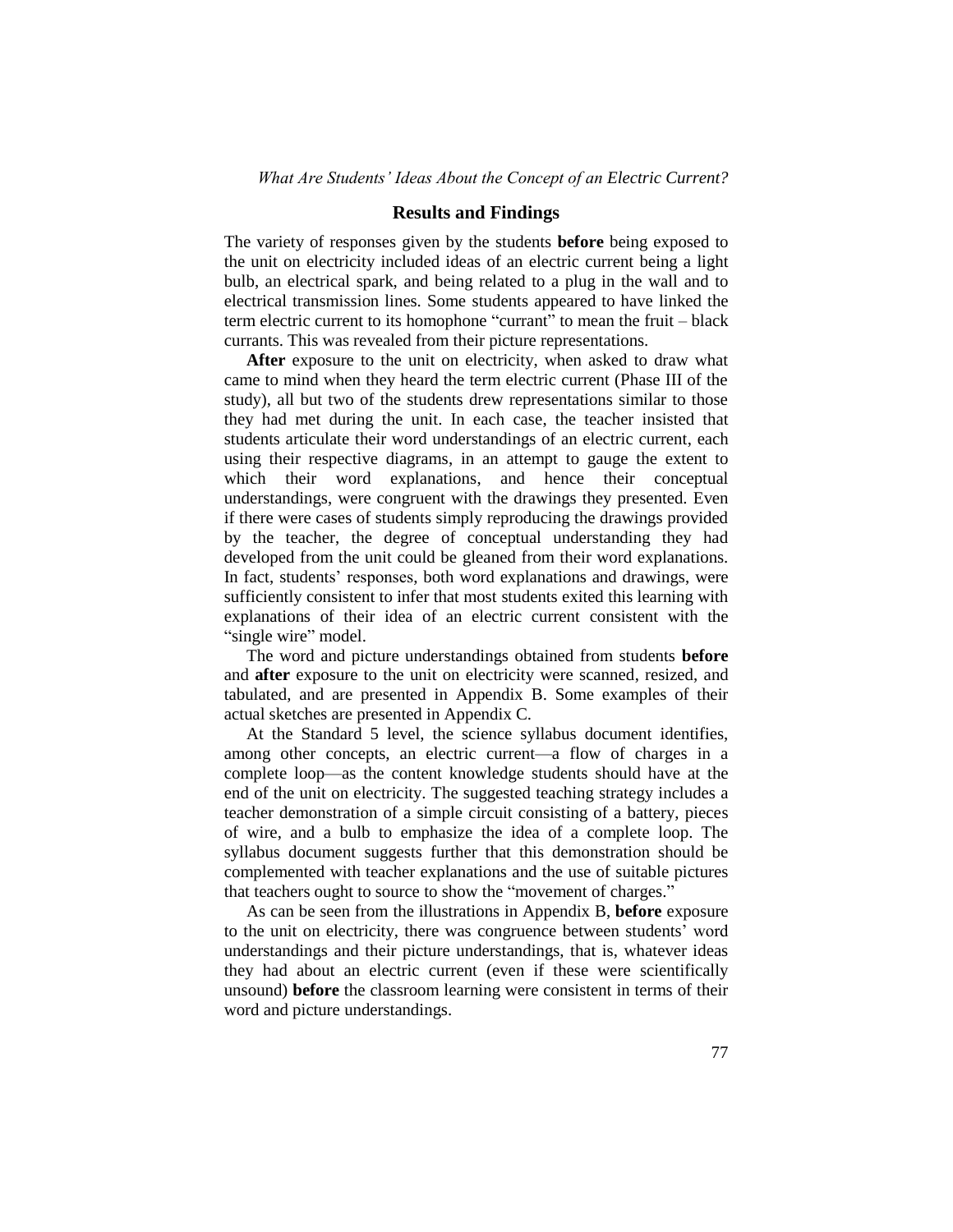Researcher observations revealed that the teacher proceeded to deliver the content of the unit as suggested by the syllabus document and, adopting Dunbar's (2000) approach, employed a number of demonstrations, hands-on activities, video clips, and a wide range of relevant stimulus material inclusive of charts, textbooks, diagrams, and models to stimulate classroom learning.

It was clear from students' responses after the unit (in Phase III of the project; 2 weeks after the unit was taught to them) that all, except two students, understood an electric current to be a flow of "moving charges" (see columns 4 and 5 of Appendix B). Furthermore, their diagrammatic/picture understandings in all cases were in congruence with their *new* word understandings.

When probed further by the researcher as to what they understood by "moving charges," their responses were somewhat varied. The following were responses obtained from each of the 15 students:

*Student 1: "… like little marbles moving in the wire…"*

*Student 2: "things floating around in the bulb to make it light…"*

*Student 3: "the little things that move…and make the bulb light…"*

*Student 4: "…moving things…like very tiny balls…that move…"*

*Student 5: "hard things that move…but they are very small"*

*Student 6: "…they float through the wire"*

*Student 7: "like moving little marbles…"*

*Student 8: "…the little things that floats* [sic] *along the wire…"*

*Student 9: "…fast moving little things"*

*Student 10: "small hard balls that fly from one wire to another wire…"*

*Student 11: "things that move fast and make the bulb light"*

*Student 12: "…like marbles…but no* [sic] *so big…moving fast…"*

*Student 13: "little charges that go through the wire…"*

*Student 14: "things moving very fast in the wire…"*

*Student 15: "the things that are moving fast in it [wire]…"*

It was clear that after the unit on electricity the students understood moving charges to be "little" and "fast-moving." Physicists will argue that both terms are relative and that in a very general sense such a description of an electric current is not entirely scientifically accurate (Cutnell & Johnson, 2001).<sup>3</sup> Educators will suggest that the fact that students emerged from the learning experience with such ideas is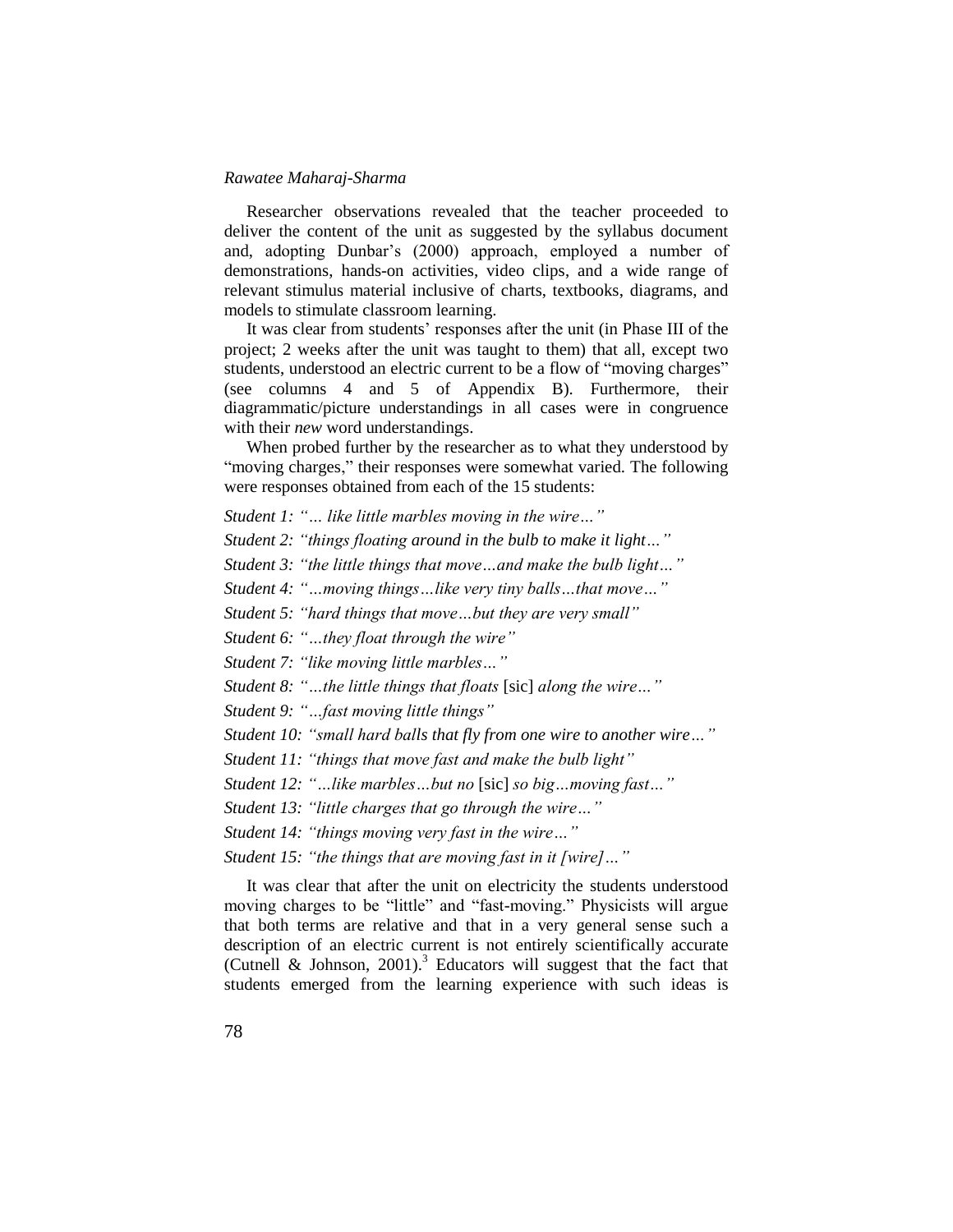significant in terms of the mental understandings of what constitutes an electric current (Summers, Kruger, & Mant, 1997).

This researcher agrees with both the physicist's perspective and the educator's point of view, and suggests that there is need to review either 1**)** the resource materials used by the teacher in the delivery of the lessons, including the textbooks; 2) the teacher's own understanding (a consequence of her own learning experience on the topic); or 3**)** both, to determine the influence of these on the content and the context of the science instruction presented to the students. This concern warrants further investigation and perhaps ought to be explored in another research project.

Interaction and discussion with Student 2, whose idea did not change after the unit on electricity, revealed that his exposure to the concept of electricity was limited to lighting. This student came from a home in which there were no televisions, radios, or other electrical appliances; in fact, the family had only recently obtained an electrical connection to provide lighting for the home. This student therefore may have been somewhat overwhelmed with the new experience of getting light from a bulb, and perhaps this might explain why his responses focused on the bulb. This state of being overwhelmed when exposed to an unfamiliar concept, idea, or feeling has been described by Hartman (2001) as an intricate interplay of metacognition, which arises when students attempt to negotiate existing understandings with new knowledge and insight.

Student 10, however, had greater exposure to electrical appliances and spoke about plugs and wires quite freely, yet seemed to have not appreciated the "flow of charges" or the "moving charges" concept the teacher explained in the classroom. Inghilleri (2002) suggests that the idea expressed by Student 10 is not necessarily a reflection of an understanding that is scientifically unsound but, rather, of a more "divergent view" of the concept, and suggests further that such divergence in the understanding of science topics/concepts warrants further investigation.

#### **What Does This Work Show?**

The procedure adopted in this work and the findings derived may appear simplistic, as no new strategy was employed and no comparisons with other classes, schools, or teachers were made. Electricity is a frequent topic in all the primary and secondary school science syllabus documents in Trinidad and Tobago, and students' conceptual understandings span a range of ideas to the extent that often at the higher secondary levels, when teachers make assumptions about students' understandings—some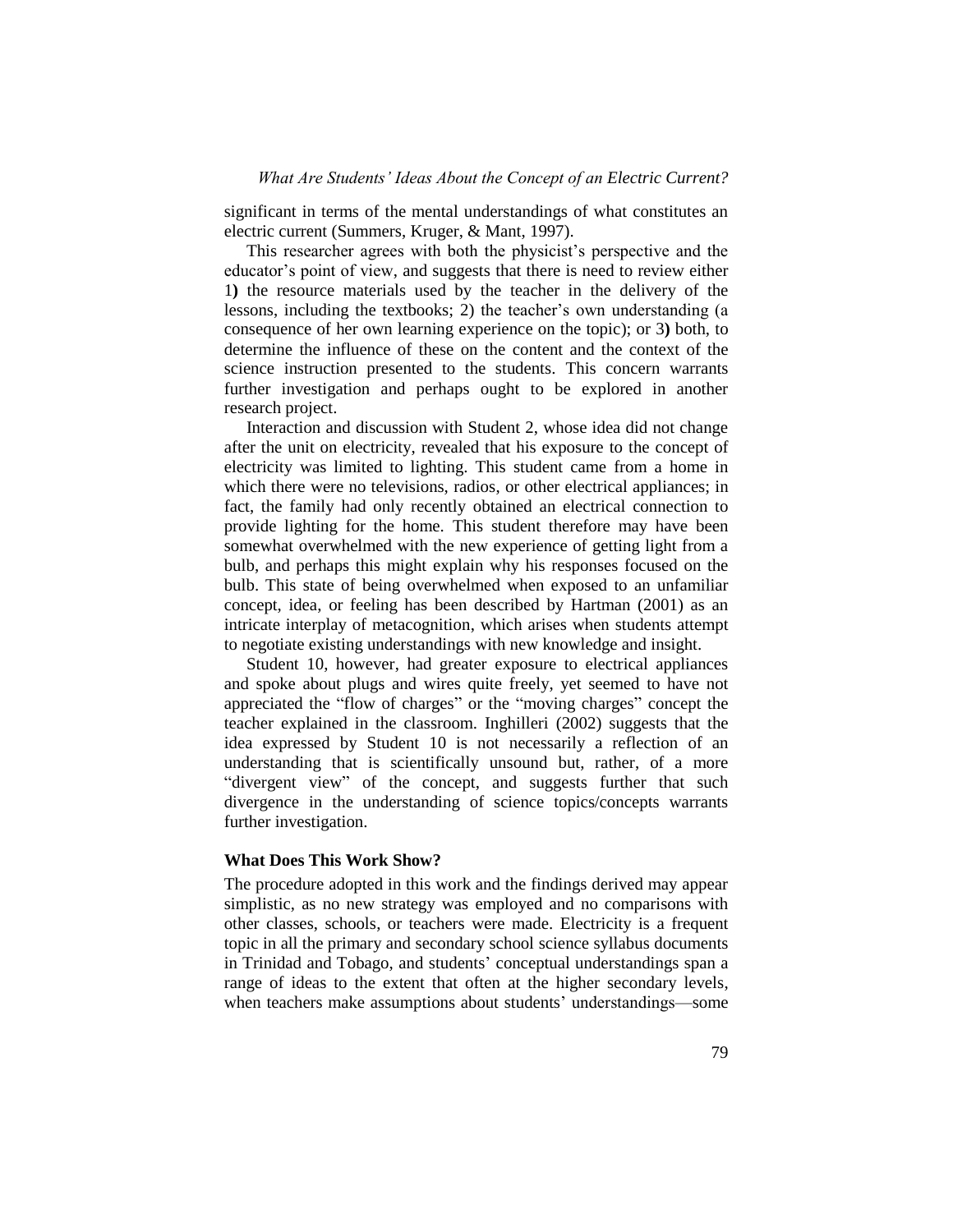basic—in the topic, they find out later that many students have misconceived notions about concepts they met at earlier levels in the education system. This work reveals the following:

- 1. Electricity is a very common term—primary school students hear it often, more often outside school that inside school.
- 2. The explanation of what an electric current is that students receive outside school is sometimes inadequate and often not scientifically sound.
- 3. Because we live in an electronic era, the bombardment of the term in a number of contexts outside the classroom leaves students with "mixed ideas."
- 4. "Mixed ideas" can be effectively distilled in the science classroom through the use of appropriate teaching/learning strategies in the delivery of the topic.
- 5. Students' prior (layman) ideas may not be scientifically sound, but these can be transformed through meaningful classroom instruction, activities, and interactions.<sup>4</sup>
- 6. Contemporary hands-on teaching/learning strategies were employed by the class teacher to facilitate conceptual change among students (Vosniadou, 2002)—an outcome that traditional methods of delivery may not necessarily have achieved (Dunbar, 2000).<sup>5</sup>
- 7. By extension of item 6, therefore, there is merit in insisting that teachers move away from the traditional methods of delivery and instead employ appropriate creative and innovative teaching/learning strategies to deliver science instruction in their classrooms. It would seem to suggest, from this work, that this approach might be ideal for facilitating conceptual change among students.

#### **Conclusion**

The above findings are instructive in several instances and suggest farreaching implications for the teaching of electricity at the primary level. It is the hope of the researcher that teachers will realize that students preexisting ideas have a place in the classroom, and that alternative ideas and misconceptions can be transformed; that conceptual change can occur among students through appropriately selected classroom experiences. Furthermore, classroom teaching needs to enrich and develop students in ways that will lead them to accepted scientific views, and it is the teachers' responsibility to achieve this outcome. In Trinidad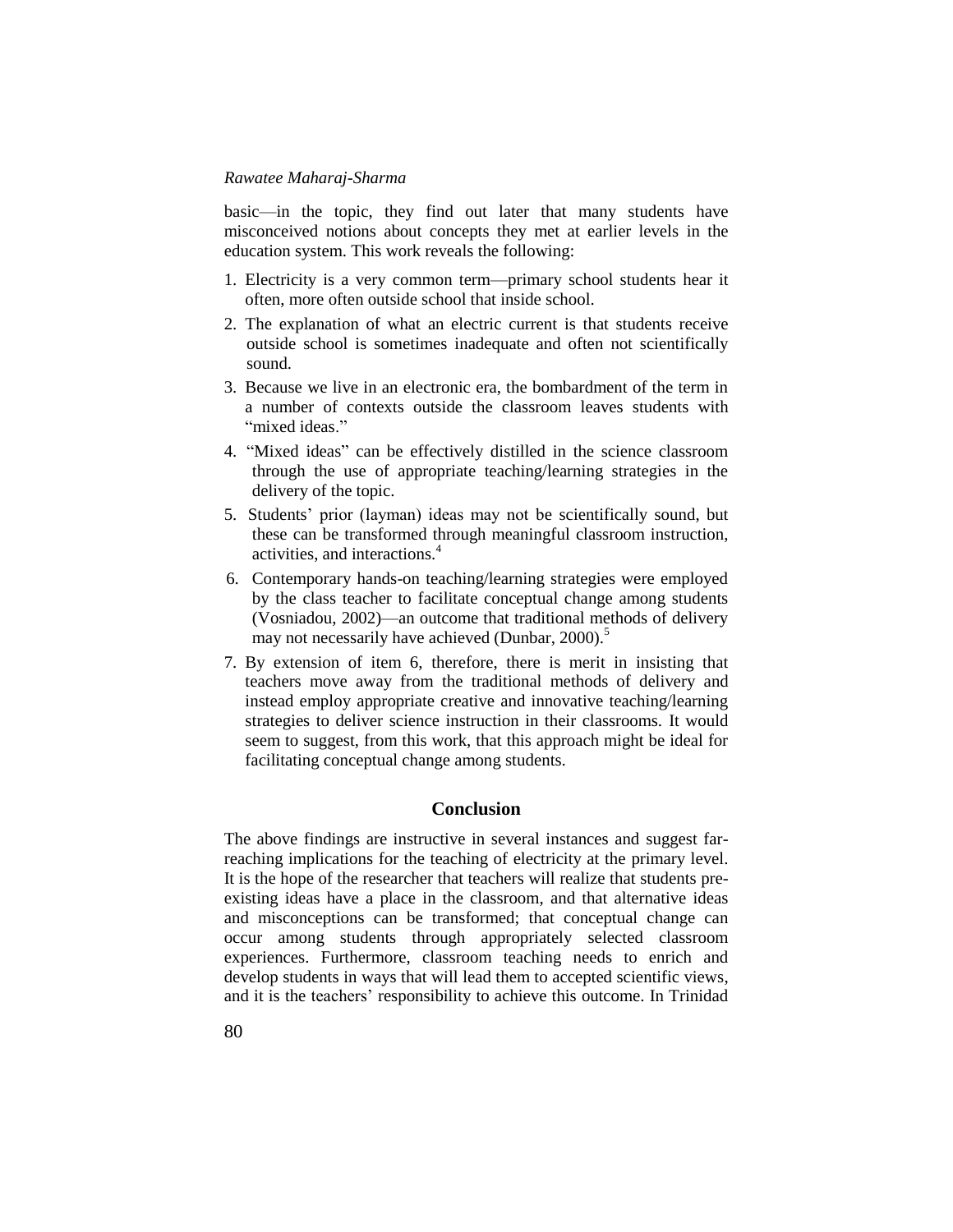and Tobago, content coverage of electricity at the various levels of the education system—from primary through secondary—spirals from the lowest level upwards. This means, therefore, that a sound understanding at one level is a necessary requirement for coping with new understandings at the next incremental level. In other words, each level prepares students for the next level, and in this regard teachers are endowed with the critical responsibility of ensuring that students have the necessary prerequisite knowledge and the congruent sound scientific understandings to facilitate further learning on the topic.

#### **Acknowledgement**

I would like to acknowledge the assistance of my daughter, Aarti Sharma, for her input in the preparation of this work. Her comments and suggestions in the revision phase of the work, as well as her assistance in typing the document helped to create the final product.

#### **Notes**

- 1. In the "single wire" model, the implicit suggestion is that current leaves the battery and travels through a single wire to a bulb which serves as a kind of electricity sink.
- 2. The class teacher is a graduate of the Bachelor in Education Programme, and during her tenure as a student of that programme she worked closely with the researcher. She has a deep interest in students' misconceptions and willingly volunteered to be a pioneer (in the local context) in work of this nature. The researcher is grateful for her willing participation in this work.
- 3. The average drift speed of moving charges in a current-carrying conductor is approximately 0.00625 m/s, which from a macroscopic perspective is in fact relatively slow (Nelkon & Parker, 1994).
- 4. This is an important revelation of the present work. A number of hands-on and visually stimulating teaching/learning activities were used in the delivery of the unit of work—activities that primary school science teachers would not normally adopt on a regular and sustained basis in their everyday science teaching!
- 5. In this regard, it is important to note that most students exited the learning experience with the "single wire" model perception of what an electric current is.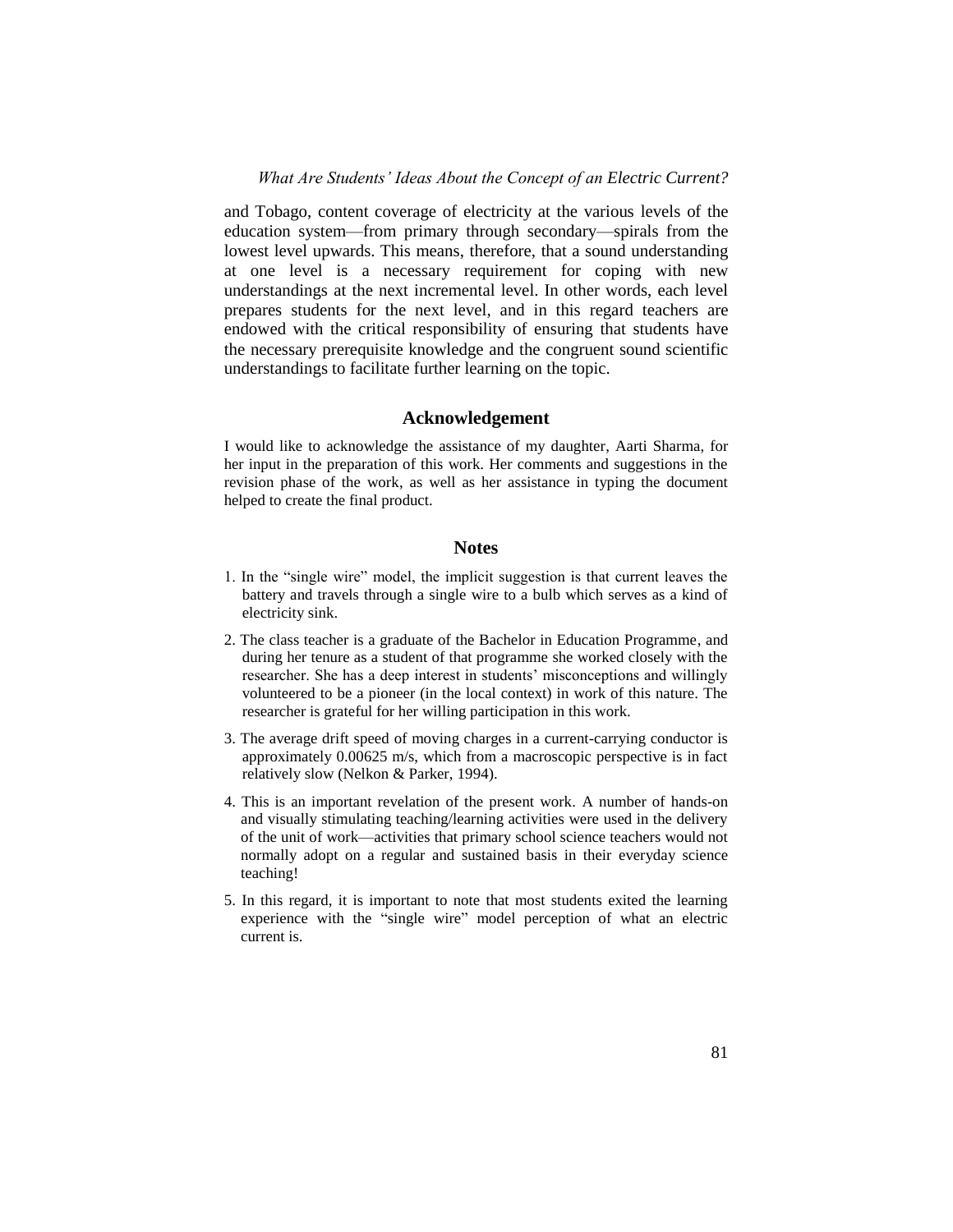#### **References**

- Borges, A. T., & Gilbert, J. K. (1999). Mental models of electricity. *International Journal of Science Education*, *21*(1), 95–117.
- Boyes, E., & Stanisstreet, M. (1990). Pupils' ideas concerning energy sources. *International Journal of Science Education*, *12*(5), 513–529.
- Chi, M. T. H., & Roscoe, R. D. (2002). The processes and challenges of conceptual change. In M. Limon & L. Mason (Eds.), *Reconsidering conceptual change: Issues in theory and practice* (pp. 3–27). Dordrecht, Netherlands: Kluwer.
- Cutnell, J. D., & Johnson, K. W. (2001). *Physics* (5<sup>th</sup> ed.). New York, NY: Wiley.
- diSessa, A. A. (2002). Why "conceptual ecology" is a good idea. In M. Limon  $&$ L. Mason (Eds.), *Reconsidering conceptual change: Issues in theory and practice* (pp. 29–60). Dordrecht, Netherlands: Kluwer.
- Dunbar, K. (2000). How scientists think in the real world: Implications for science education. *Journal of Applied Developmental Psychology*, *21*(1), 49– 58.
- Etheredge, S., & Rudnitsky, A. (2003). *Introducing students to scientific inquiry: How do we know what we know?* Boston, MA: Allyn & Bacon.
- Gardner, H. (2006). *The development and education of the mind: The collected works of Howard Gardner*. New York, NY: Routledge.
- Gilbert, J. K., Watts, D. M., & Osborne, R. (1985). Eliciting student views using an interview-about-instances technique. In H. T. L. West & A. L. Pines (Eds.), *Conceptual structure and conceptual change* (pp. 11–27). London, UK: Academic Press.
- Hartman, H. J. (2001). Metacognition in science teaching and learning. In H. J. Hartman (Ed.), *Metacognition in learning and instruction: Theory, research and practice* (pp. 173–201). Dordrecht, Netherlands: Kluwer.
- Inghilleri, M. (2002). Britton and Bernstein on Vygotsky: Divergent views on mind and language in the pedagogic context. *Pedagogy, Culture & Society*, *10*(3), 467–482.
- Ivarsson, J., Schoultz, J., & Saljo, R. (2002). Map reading versus mind reading: Revisiting children's understandings of the shape of the earth. In M. Limon & L. Mason (Eds.), *Reconsidering conceptual change: Issues in theory and practice* (pp. 77–99). Dordrecht, Netherlands: Kluwer.
- Kibble, B. (1999). How do you picture electricity? *Physics Education*, *34*(4), 226–229.
- Maharaj-Sharma, R. (2008). Using role-play to develop science concepts. *Caribbean Curriculum*, *15*, 25–43.
- Malandrakis, G. N. (2007). Children's ideas about commercial electricity generation. *School Science Review 89*(327), 45–52.
- Nelkon, M., & Parker, P. (1994). *Advanced level physics* (7<sup>th</sup> ed.). London: Heinemann.
- Newton, L., & Newton, D. (1996). Young children and understanding electricity. *Primary Science Review, 41*, 14–16.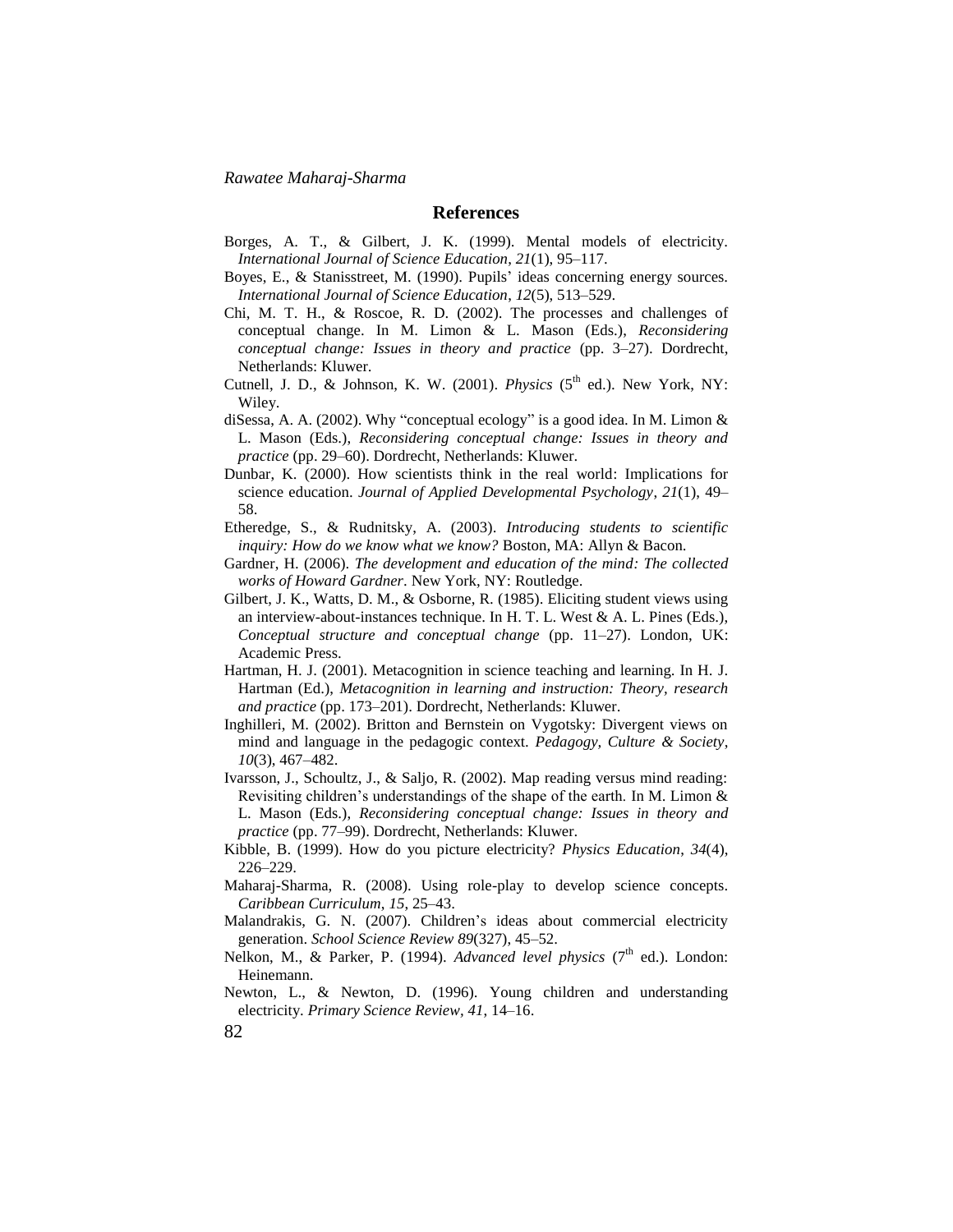*What Are Students' Ideas About the Concept of an Electric Current?*

- Parker, J., & Heywood, D. (1996). Circuit training Working towards the notion of a complete circuit. *Primary Science Review*, *41*, 16–18.
- Summers, M., Kruger, C., & Mant, J. (1997). *Teaching electricity effectively: A research-based guide for primary science.* Hatfield, UK: Association for Science Education.
- Sunal, D. W., & Sunal, C. S. (2003). *Science in the elementary and middle school*. Upple Saddle River, NJ: Pearson.
- Vosniadou, S. (2002). On the nature of naïve physics. In M. Limon & L. Mason (Eds.), *Reconsidering conceptual change: Issues in theory and practice* (pp. 61–76). Dordrecht, Netherlands: Kluwer.

## **Appendix A**

#### Drawing Activity

Please draw in the space below, a picture to show what you have learnt today about electricity.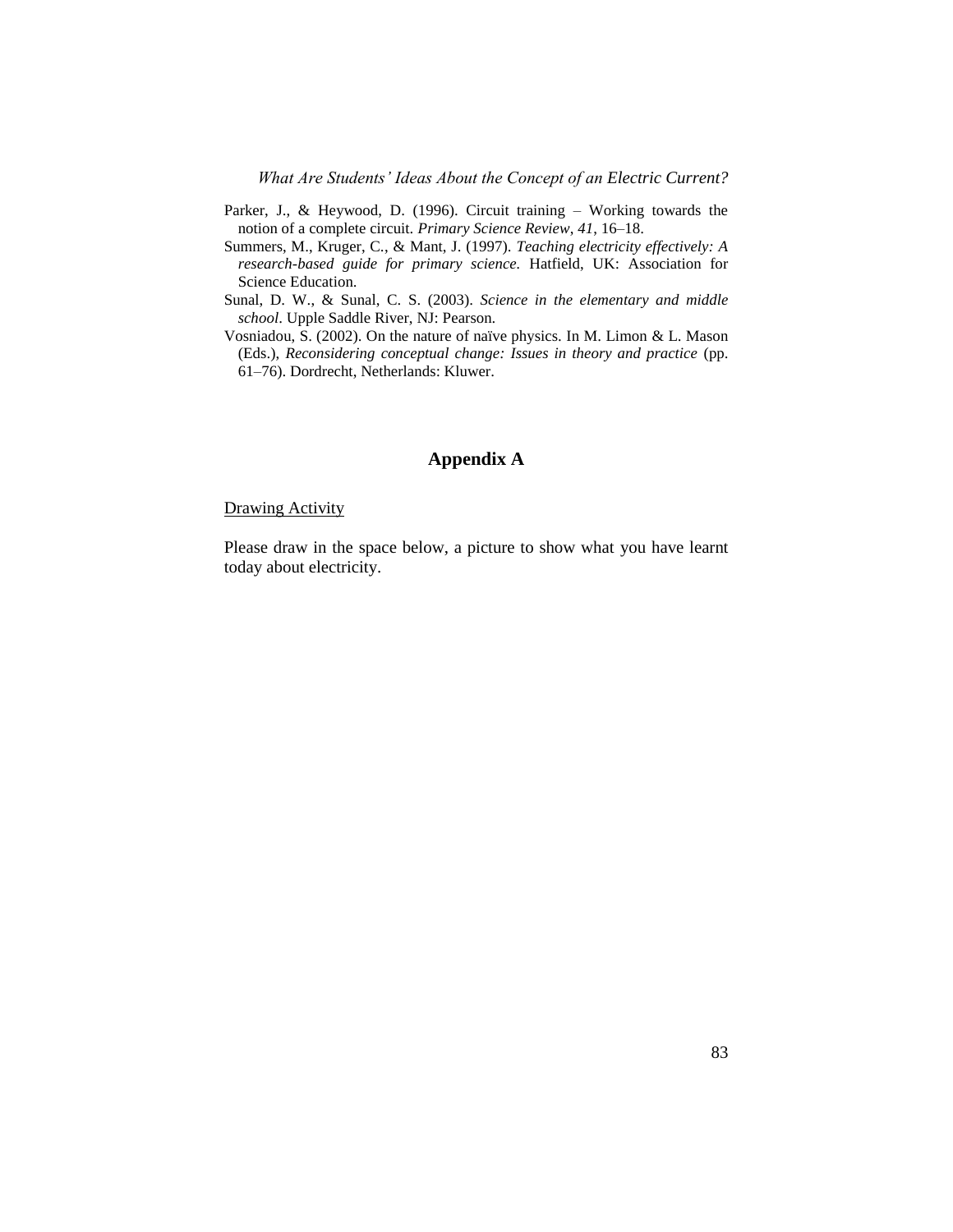| Pupil          | Before the Unit      |                                               | After the Unit       |                                                                                              |
|----------------|----------------------|-----------------------------------------------|----------------------|----------------------------------------------------------------------------------------------|
|                | Word                 | Picture                                       | Word                 | Picture                                                                                      |
| I              | A Spark              | $n_{\rm h}$                                   | Moving Charge        | $\leftrightarrow$ $\leftrightarrow$ $\leftrightarrow$<br>$\leftrightarrow$ $\leftrightarrow$ |
| $\overline{c}$ | The Bulb             | $\langle \mathbb{Q} \rangle$                  | A bulb               | 4V                                                                                           |
| 3              | The ply in the       | $\mathbb{Z}_{\mathbb{D}}^{[n]^{n}}$           | Moving Charges       |                                                                                              |
| 4              | Light                | $\left(\begin{array}{c} 1 \end{array}\right)$ | Moving charges       | 77777                                                                                        |
| 5              | lines in the<br>Road | 一人                                            | Moving Charges       | הרית<br>ה                                                                                    |
| 6              | Sparks               |                                               | Moving Charges       | $\rightarrow$ $\rightarrow$ $\rightarrow$                                                    |
| 7              | Currant              |                                               | Moving Charges       | $-2 - 2 - 3$                                                                                 |
| 8              | Light Bulb           | 58                                            | Moving Charges       | $\rightarrow$ $\rightarrow$ $\rightarrow$                                                    |
| 9              | Sparks               | 3335                                          | moving charges       | $\begin{array}{c} \bullet\Rightarrow\bullet\Rightarrow\bullet\Rightarrow\end{array}$         |
| 10             | Likea Spark          | $2 - 7$                                       | Sparks in a<br>Loire | print                                                                                        |
| $\perp$        | Light of a<br>Bulb   | $\sqrt{\mathcal{P}}$                          | moving charges       | っ                                                                                            |
| 12             | Current              | $\frac{\partial^2}{\partial \rho^2}$          | Moving Charges       | $P$ $R$                                                                                      |
| 13             | Current              | LLE                                           | moving Charges       | رے دے د<br>$\rightarrow$ $\rightarrow$ $\rightarrow$<br>رسم رسم رسم                          |
| 4              | Energy               | 真                                             | moving charge        | $\rightarrow$<br>دے د<br>رحہ وجہ                                                             |
| 15             | Currant              | 0000000                                       | Moving Charges       | $\rightarrow$ $\rightarrow$ $\rightarrow$<br>$\rightarrow$                                   |

# **Appendix B**